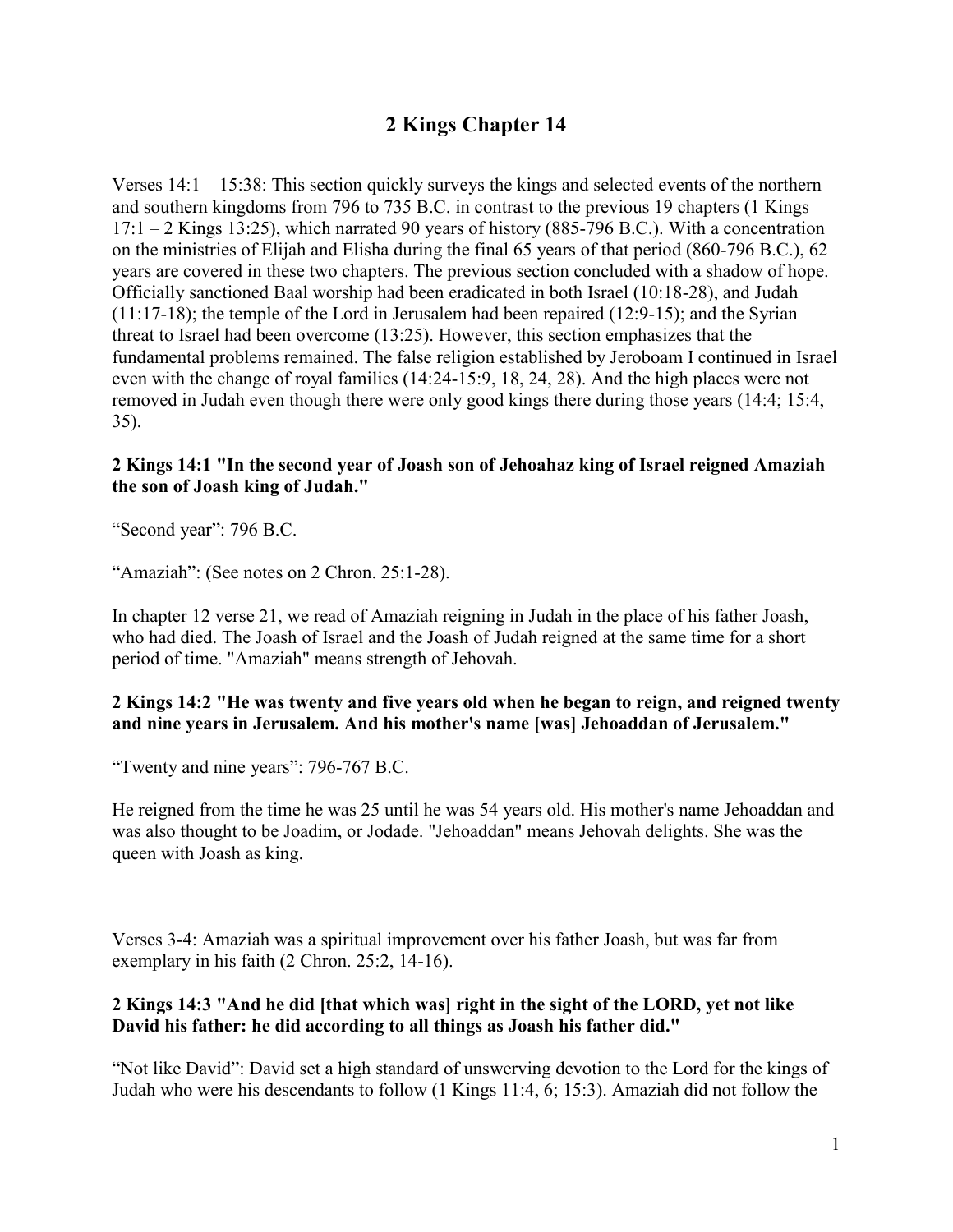Lord completely as David had, because he, like his father Joash, did not remove the high places (verse 4). Where, in disregard for Mosaic law, the people worshiped the Lord (Deut. 12:2-7; 13- 14). Further, according to (2 Chron. 25:14-16), Amaziah embraced the false gods of the Edomites.

He was descended from David, but Joash was his father. He was attempting to do that which was right in the sight of the LORD. Asa was the only descendent of David, up until this time, who had lived as good as David in the sight of the LORD. Amaziah was a good king, but he did not quite measure up to David. He was zealous for the LORD in the beginning, but he faltered in the latter part of his reign.

#### **2 Kings 14:4 "Howbeit the high places were not taken away: as yet the people did sacrifice and burnt incense on the high places."**

Though he first did that which was right before God; nor did his father take them away (see 2 Kings 12:3).

God wanted them to worship and burn incense in the temple in Jerusalem. Anything other than what He had established, would be sin.

Verses 5-6: Blood revenge was an accepted Israelite custom, but Amaziah followed the "Law of Moses" rather than killing further generations as Jehu had done (10:11, 14; Deut. 24:16).

When firmly in control of the kingdom, Amaziah took revenge on Jozachar and Jehozabad, the officials who assassinated his father Joash (12:20-21). However, he spared the lives of their sons, in obedience to the Mosaic law that children were not to die for their father's sins (Deut. 24:16; Ezek. 18:1-20).

# **2 Kings 14:5 "And it came to pass, as soon as the kingdom was confirmed in his hand, that he slew his servants which had slain the king his father."**

That he was well settled on the throne, and had a share in the affection of the people, and the idolatry and murder his father had committed were worn off of the minds of the people. And the friends of the conspirators against him were become few or none.

"That he slew his servants that had slain the king his father": Charged them with the murder in a court of judicature, obtained a sentence against them, and had them executed.

We remember that Joash had been killed by some of his own men. Their treachery led to their own death here, when Amaziah killed them.

**2 Kings 14:6 "But the children of the murderers he slew not: according unto that which is written in the book of the law of Moses, wherein the LORD commanded, saying, The**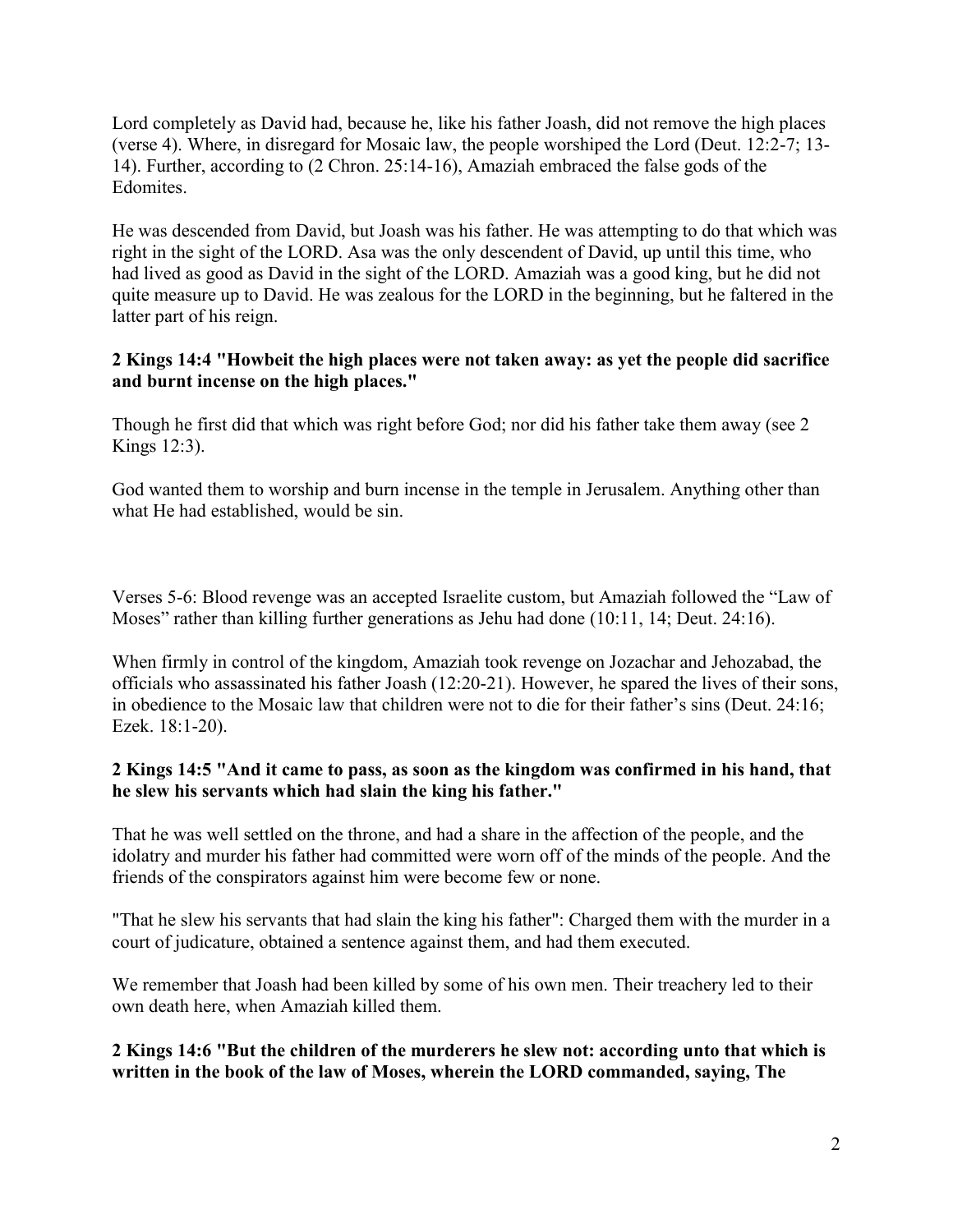#### **fathers shall not be put to death for the children, nor the children be put to death for the fathers; but every man shall be put to death for his own sin."**

Which is an instance of his clemency and goodness, and of his strict regard to justice, and to the law of God. Though he might fear these, being spared, would one time or other revenge their fathers' deaths.

"According to that which is written in the book of the law of Moses" (see Deut. 24:16).

"Wherein the Lord commanded, saying, the fathers shall not be put to death for the children": To which command Amaziah was obedient.

"Nor the children be put to death for the fathers; but every man shall be put to death for his own sin": wherein he showed some faith and courage, that he would obey this command of God, though it was very hazardous to himself, such persons being likely to seek revenge for their father's death.

The people of this land had been guilty of killing the children of the offenders, along with their fathers who were the offenders. Amaziah did not do that. He followed the LORD's teaching, which said each man should die for his own sin. The children should not be required to die for the sins of their fathers. At least in this action, Amaziah had shown great restraint.

# **2 Kings 14:7 "He slew of Edom in the valley of salt ten thousand, and took Selah by war, and called the name of it Joktheel unto this day."**

"Edom" had successfully rebelled against Judah in the days of Jehoram (8:20-22). Amaziah's God given success is detailed more fully (in 2 Chronicles 25:5-16). Unfortunately, that victory aroused a foolish pride (verse 10), and caused spiritual compromise, for which Amaziah was rebuked by a prophet of the Lord (2 Chron. 15:14-16).

For an elaboration of Amaziah's war with Edom (see the notes on 2 Chron. 25:5-16). Edom had revolted in Joram's reign (see 8:20), so the king wanted them subjugated again.

'The Valley of Salt": Probably a marshy plain at the south end of the Dead Sea (see note on 2 Sam. 8:13).

"Selah … Joktheel": Selah (meaning "rock" in Hebrew), is best identified as Petra (meaning "rock" in Greek), a city carved out of sheer mountain walls located about 50 miles south of the Dead Sea, though some prefer to place it in northern Edom near Bozrah on the King's Highway (Judges 1:36). Renaming a captured city, as Amaziah did with the name Joktheel, implied his control over it.

See (2 Chronicles 25:5-13), for more on this victory. This stunning accomplishment was only possible through God's empowerment, but Amaziah took the credit and became proud (2 Chron. 25:14-16).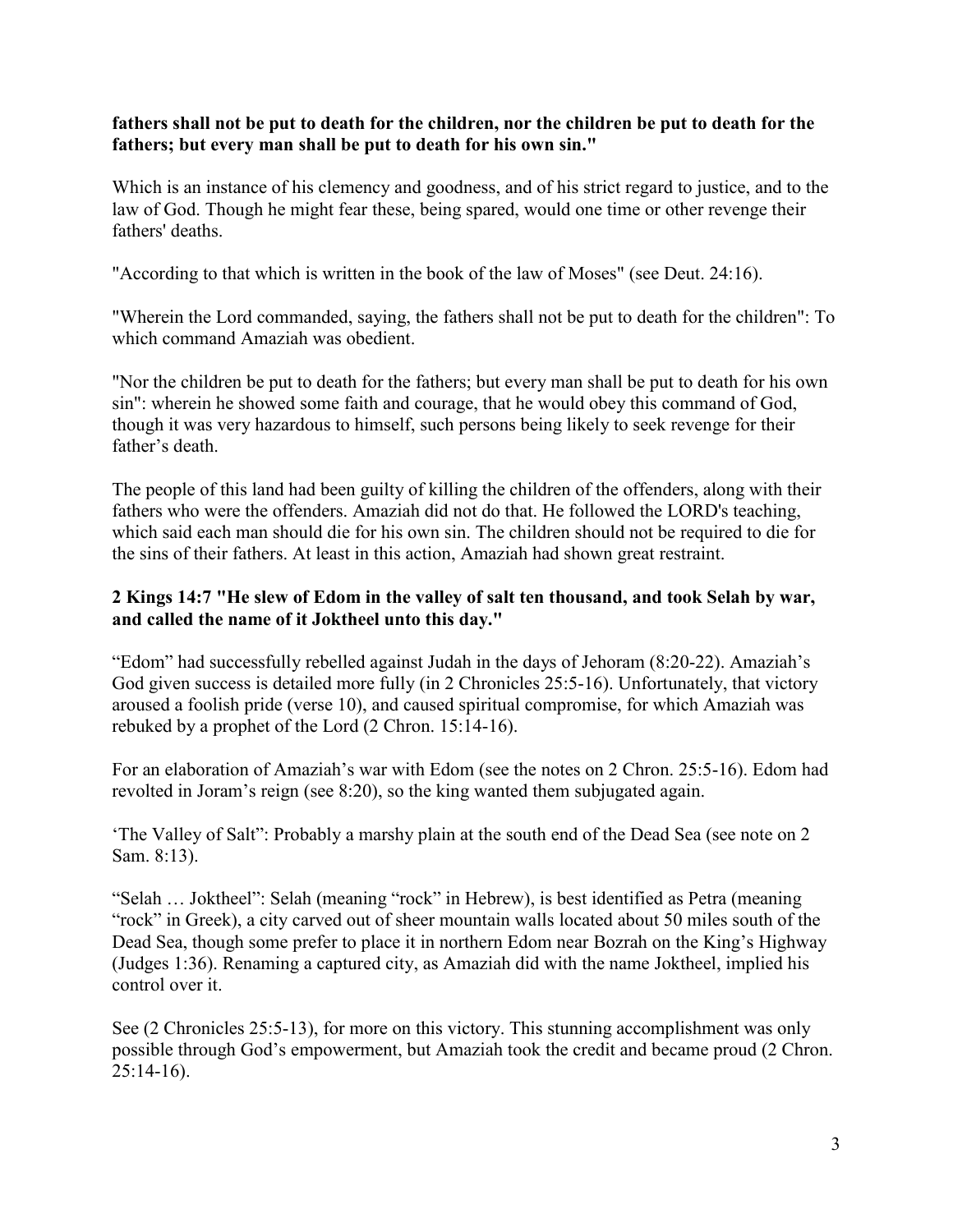Amaziah battled with Edom at the Dead Sea or the Salt Sea, and it appears he killed ten thousand of them. The valley of salt is right there by the Salt Sea. Selah here, is believed to be the same as Petra. "Joktheel" means subdued of God.

Verses 8-14: The point of Jehoash's fable was that the weaker king, "Amaziah" (the "thistle), who had defeated lowly Edom, should not challenge mighty "Jehoash (the "cedar") who had defeated more powerful Syria. He threatened that if his words went unheeded, Amaziah would be "trode" in battle by the army of Israel (a "wild beast" out of "Lebanon). Jehoash made good on his threat.

#### **2 Kings 14:8 "Then Amaziah sent messengers to Jehoash, the son of Jehoahaz son of Jehu, king of Israel, saying, Come, let us look one another in the face."**

"Jehoash … of Israel" (see notes on 13:10-23).

"Look one another in the face": Amaziah's challenge to Jehoash constituted a declaration of war. Amaziah, emboldened by his victory over Edom (verse 10), thought he could defeat the stronger army of Israel (13:25). He was probably also upset by the refusal of Jehoash to establish a marriage alliance with him (verse 9).

Amaziah of Judah sent word to Joash of Israel, that he would like to see him and talk to him face to face.

#### **2 Kings 14:9 "And Jehoash the king of Israel sent to Amaziah king of Judah, saying, The thistle that [was] in Lebanon sent to the cedar that [was] in Lebanon, saying, Give thy daughter to my son to wife: and there passed by a wild beast that [was] in Lebanon, and trode down the thistle."**

"The thistle … cedar": In this parable (Judges 9:8-15), the thorn bush (Amaziah), an irritating and worthless plant, sought to become the equal of the majestic cedar (Jehoash), but a wild animal crushed the bush. Jehoash counseled Amaziah that he was overestimating his power and prominence and should not go to war with Israel lest he be crushed (verse 10).

The provocation for Amaziah's challenge lay in the fact that when he had dismissed some Israelite mercenaries, which he had planned to use in the Edomite campaign, they had looted certain Judean cities on their way homeward (2 Chron. 25:6-10, 13). Proud "Amaziah" (verse 10), foolishly thought to test the battle-proven "Jehoash, king of Israel (13:25).

A thistle is nothing compared to a cedar. This seems to be speaking of someone held in low esteem, asking for the hand of the daughter of someone held in high esteem. When two people marry, it is as if they are on equal standing. The thistle is saying, he is equal with the cedar. It appears, the answer is to insult Amaziah. There is even a threat involved, with the wild beast mentioned.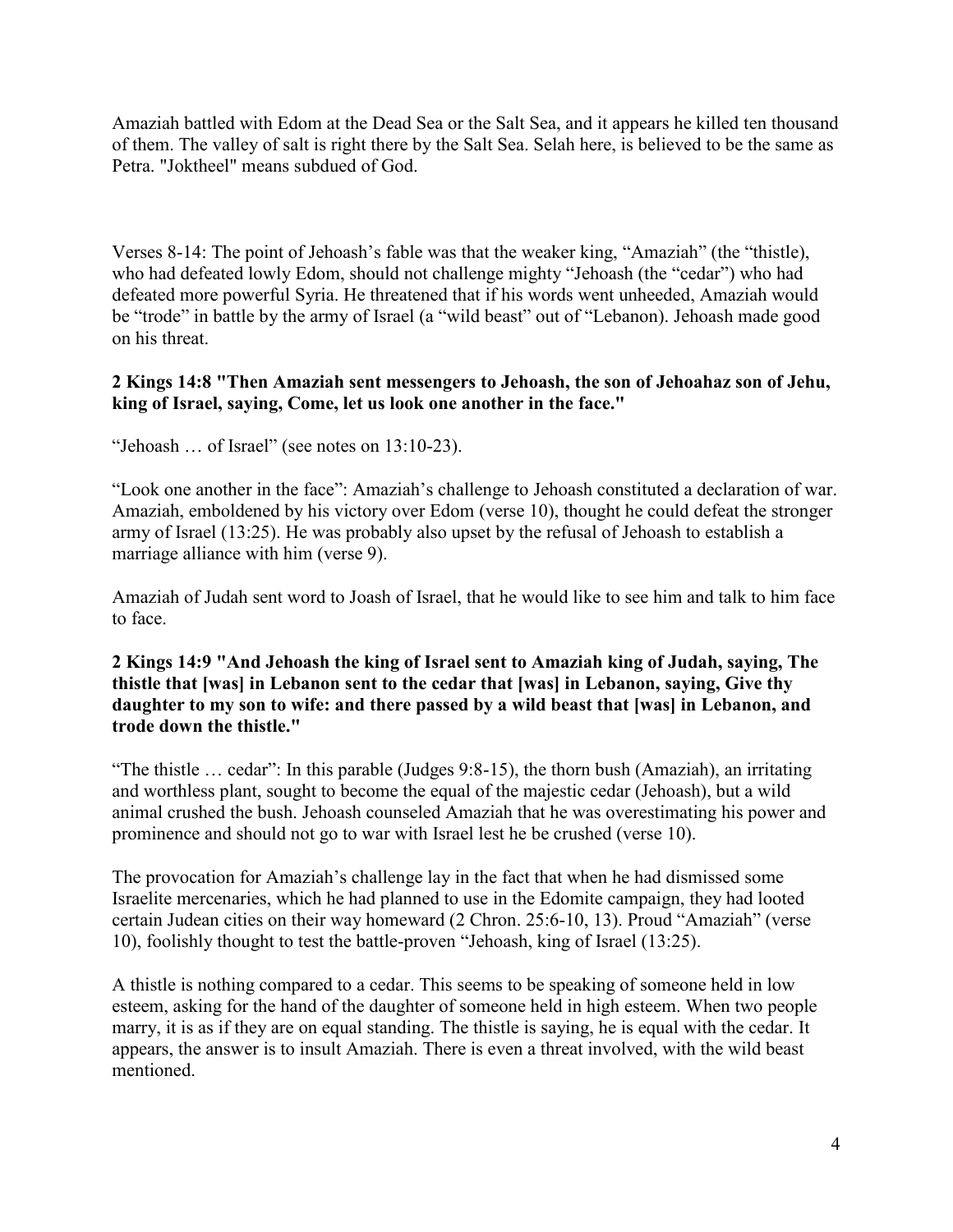## **2 Kings 14:10 "Thou hast indeed smitten Edom, and thine heart hath lifted thee up: glory [of this], and tarry at home: for why shouldest thou meddle to [thy] hurt, that thou shouldest fall, [even] thou, and Judah with thee?"**

Swelled him with pride and vanity on account of the victory he had obtained over the Edomites. Which pride was at the bottom of his message to him, and that goes before a fall (Prov. 16:18).

"Glory of this, and tarry at home": Be content with the glory of it, and boast of it at home, but do not swagger abroad, and insult thy neighbors.

"For why shouldest thou meddle to thy hurt, that thou shouldest fall, even thou, and Judah with thee?" Suggesting to him, that he had better be quiet, since it would be to the harm, if not the ruin of him and his kingdom.

He thinks that Amaziah is overly proud of destroying Edom. He is also warning Amaziah that he might attack him and Judah. He thinks that his 3 victories of Syria make him equal or better, than Judah.

# **2 Kings 14:11 "But Amaziah would not hear. Therefore Jehoash king of Israel went up; and he and Amaziah king of Judah looked one another in the face at Beth-shemesh, which [belongeth] to Judah."**

"Beth-shemesh": A town about 15 miles west of Jerusalem, where the armies of Israel and Judah faced each other in battle.

Beth-shemesh was in Judah's land. It appears the two armies met at this point.

Verses 12-14: Amaziah's stubbornness will cost him his freedom (2 Chron. 25:23-25), and "Jerusalem" also paid a heavy price in Jehoash's invasion and looting of the city.

# **2 Kings 14:12 "And Judah was put to the worse before Israel; and they fled every man to their tents."**

Could not face them; but as Josephus says, a sudden fear and consternation seized them, and before they joined battle with the Israelites, turned their backs.

"And they fled every man to their tents": To their cities, as the Targum, and left their king alone.

In this initial battle, Israel won. Judah fled from the front and went home.

**2 Kings 14:13 "And Jehoash king of Israel took Amaziah king of Judah, the son of Jehoash the son of Ahaziah, at Beth-shemesh, and came to Jerusalem, and brake down the wall of Jerusalem from the gate of Ephraim unto the corner gate, four hundred cubits."**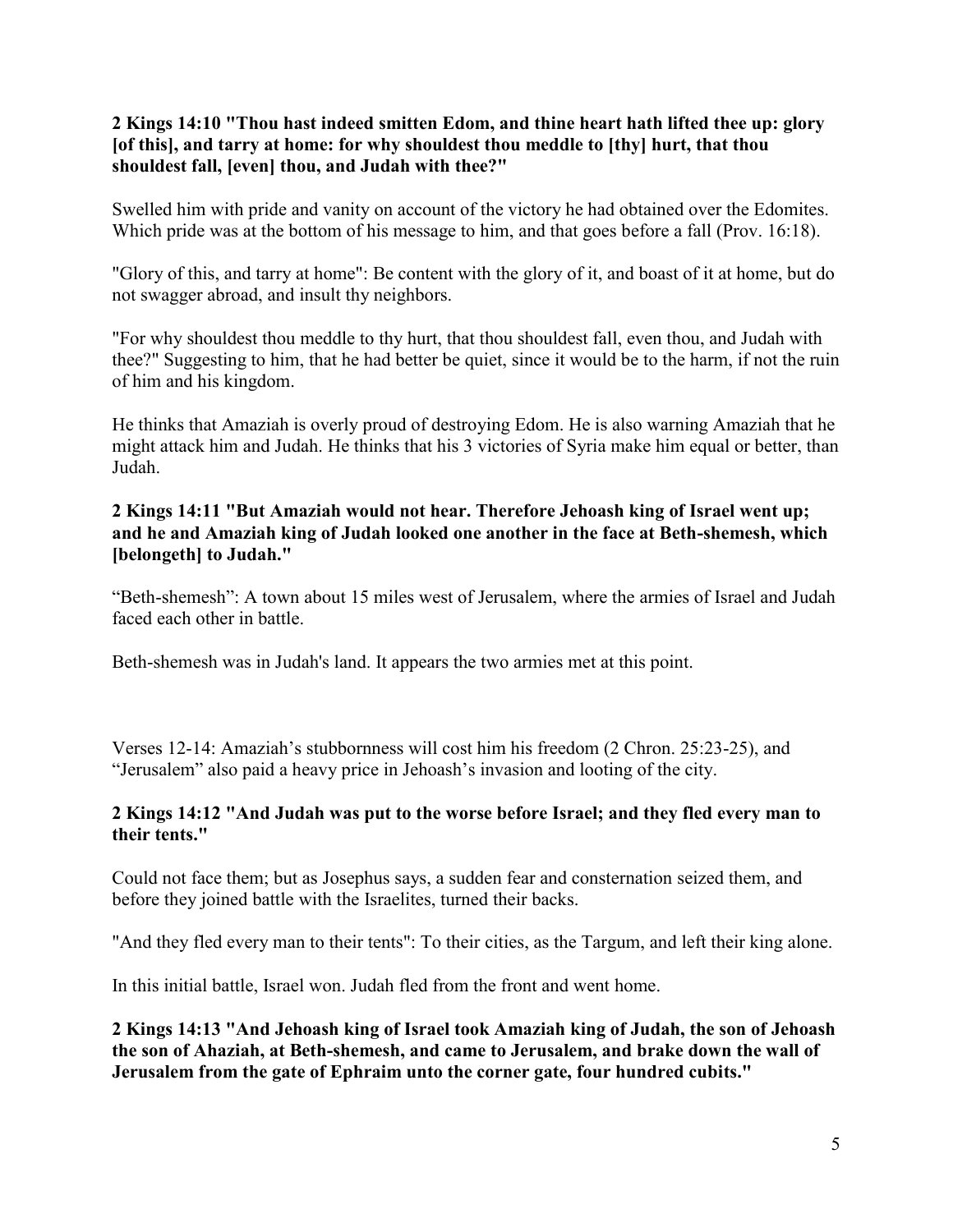"Jehoash … took Amaziah": Winning the battle, Jehoash also captured Amaziah. Jehoash probably took Amaziah back to Samaria as a hostage (verse 14). The king of Judah was forced to stay in Samaria until the death of Jehoash (in 782 B.C.; verse 17).

Gate of Ephraim ... corner gate": The Corner Gate (Jer. 31:38; Zech. 14:10), was at the northwest corner of the wall around Jerusalem. The Ephraim Gate was in Jerusalem's northern wall facing Ephraim, 600 feet east of the Corner Gate. This northwestern section of the wall of Jerusalem, torn down by Jehoash, was the point where Jerusalem was most vulnerable.

Whether the troops of Amaziah ran, and left him to be captured by Jehoash or not, we do not know. We do know, that Amaziah was captured. He took the king with him to Jerusalem, and tore down 600 feet of the wall of the city. We are not told whether Amaziah's men did not fight back, because they did not want to get their leader killed, or whether they just ran in fear.

# **2 Kings 14:14 "And he took all the gold and silver, and all the vessels that were found in the house of the LORD, and in the treasures of the king's house, and hostages, and returned to Samaria."**

"He took": Jehoash plundered both the temple at Jerusalem and the palace of Amaziah. The value of the plundered articles was probably not great, because Jehoash of Judah had previously sent the temple and palace treasures to pay tribute to Hazael of Damascus (12:17-18). Jehoash probably took hostages from Jerusalem to Samaria to secure additional payments of tribute in view of the small war booty.

There could not have been very much silver and gold, because about 15 years earlier the silver and gold had all been given to Hazael to stop warring with them. Whatever had been accumulated in the meantime, was taken. They also took hostages. The first mention of taking hostages had to do with the Persians taking Lot hostage. This was not a custom of the Hebrews.

# **2 Kings 14:15 "Now the rest of the acts of Jehoash which he did, and his might, and how he fought with Amaziah king of Judah, [are] they not written in the book of the chronicles of the kings of Israel?"**

His valiant and mighty acts which he did in his wars with the Syrians (2 Kings 13:25).

"And how he fought with Amaziah king of Judah": A short account of which is given in the preceding verses.

"Are they not written in the book of the chronicles of the kings of Israel?" A book very often mentioned and referred to, as containing the history of the events and transactions of every reign.

# **2 Kings 14:16 "And Jehoash slept with his fathers, and was buried in Samaria with the kings of Israel; and Jeroboam his son reigned in his stead."**

Died as they died.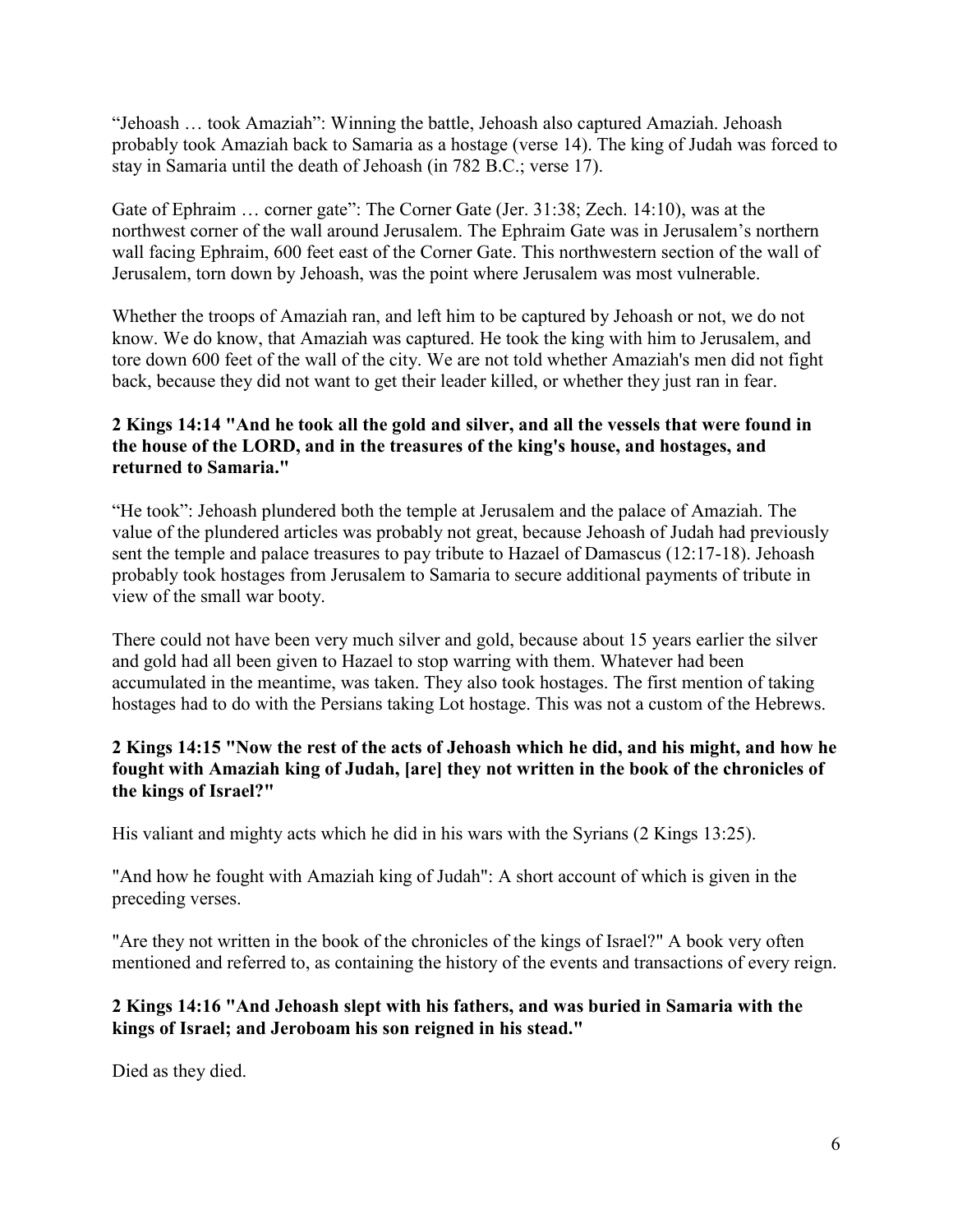"And was buried in Samaria with the kings of Israel": Where they were.

"And Jeroboam his son reigned in his stead": Which was Jeroboam the second.

This is that same record book that had been kept of the exploits of all the kings of Israel. That book is not part of the Bible, however. Jehoash or Joash, wound up being an evil king. He named his son after the evil Jeroboam, who brought in the golden calf to be worshipped.

Verses 17-19: "Amaziah" was still alive when "Jehoash" died (2 Chron. 25:25). Apparently, Jehoash's son, Jeroboam II, released him and he returned home to live another "fifteen years." Like his father before him, Amaziah was to die at the hands of assassins.

#### **2 Kings 14:17 "And Amaziah the son of Joash king of Judah lived after the death of Jehoash son of Jehoahaz king of Israel fifteen years."**

"Fifteen years": 782-767 B.C.

We see from this, that Amaziah was not killed in the battle with Joash of Israel. Joash stole the valuables, but undoubtedly let Amaziah go.

#### **2 Kings 14:18 "And the rest of the acts of Amaziah, [are] they not written in the book of the chronicles of the kings of Judah?"**

"The acts of Amaziah" His apostasy (2 Chron. 25:27), his disastrous war with Israel, the ruinous condition of Jerusalem, the plunder of the temple and the loss of hostages lost him the respect of his people who rebelled and killed him.

As Israel had a record book of their kings, so did Judah. His exploits were kept in the book of Judah's records.

#### **2 Kings 14:19 "Now they made a conspiracy against him in Jerusalem: and he fled to Lachish; but they sent after him to Lachish, and slew him there."**

Against Amaziah; the inhabitants of Jerusalem, the principal men of it. Perhaps those whose sons the king of Israel had carried away as hostages, which they imputed to the ill conduct of Amaziah, as well as the breaking of the wall of Jerusalem. And the pillaging of the temple, and the king's palace.

"And he fled to Lachish": A fortified city in the tribe of Judah (Joshua 15:39), but they sent after him to Lachish, and slew him there; in a private manner, as Josephus relates.

"Lachish": A town about 25 miles southwest of Jerusalem to which Amaziah fled seeking to escape death.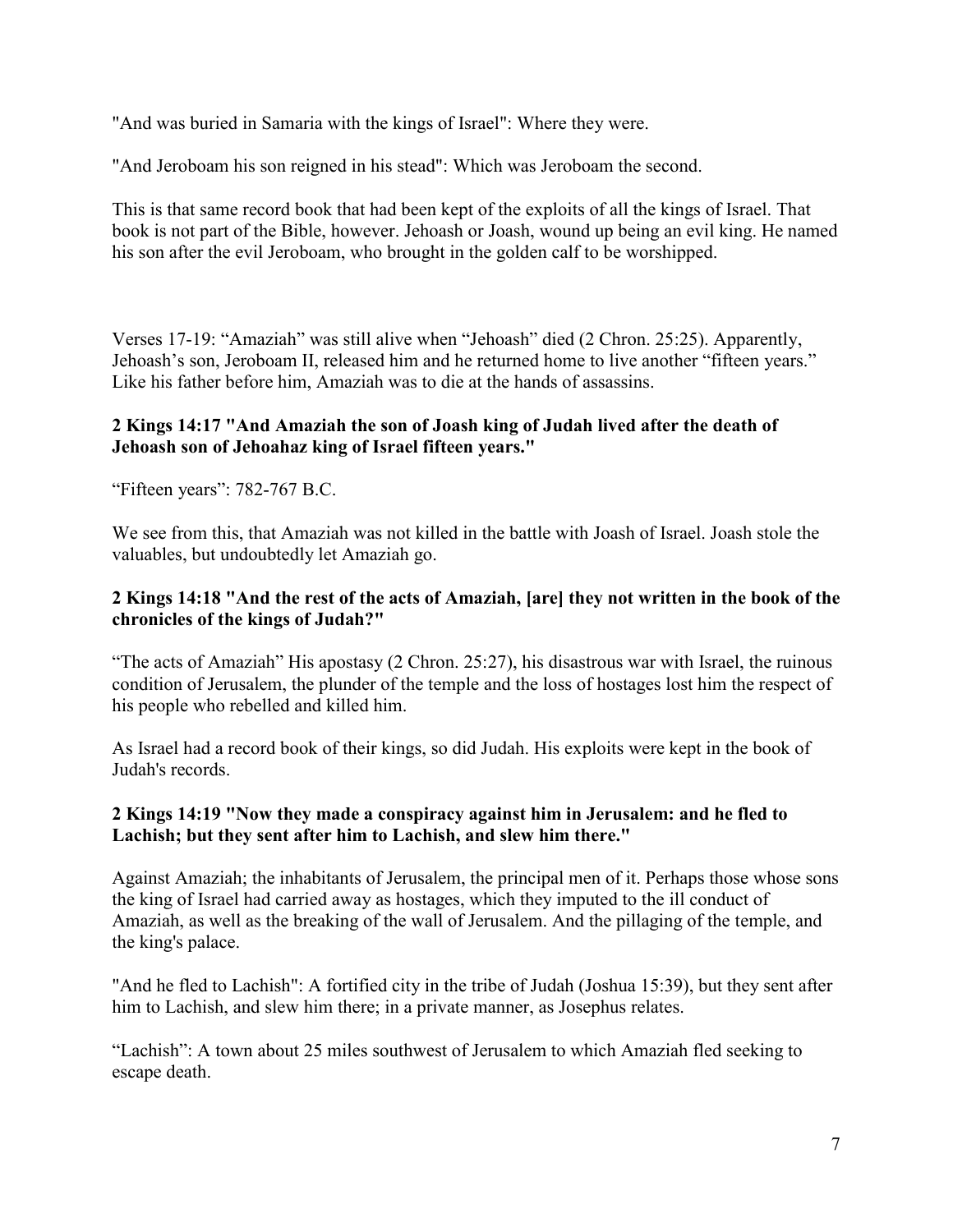This is speaking of Amaziah. He was killed by his own people, to get a new leader in his place.

## **2 Kings 14:20 "And they brought him on horses: and he was buried at Jerusalem with his fathers in the city of David."**

That is, in a chariot or hearse drawn by horses; though the Jews suppose he was carried on horses, and that because he worshipped the gods of the Edomites, who were themselves carried on horses. And he was not carried on the shoulders of men, because he neglected to serve the God of Israel, whose mysteries were carried on the shoulders of men.

"And he was buried at Jerusalem with his fathers in the city of David": And very probably in the sepulcher of the kings, though his father was not.

They did respect him enough to bring his body back to Jerusalem for burial.

# **2 Kings 14:21 "And all the people of Judah took Azariah, which [was] sixteen years old, and made him king instead of his father Amaziah."**

"Azariah" is also called Uzziah (2 Chron. 26:1; Isa. 1:1).

"Sixteen years old": Azariah, a.k.a. Uzziah (see note on 15:1). Had actually begun to reign at the age of 16 in 790 B.C. when his farther Amaziah was taken prisoner to Samaria (verse 13). When Amaziah returned to Judah, Azariah ruled with him as co-regent from 782-767 B.C. (verse 17). In 767 B.C. when Amaziah was killed (verse 19), Azariah began his sole rule (15:1; see notes on 2 Chron. 26:1-23).

Azariah is spoken of in other places as Uzziah. "Azariah" means whom God hath helped. "Uzziah" means might of Jehovah. This is undoubtedly not the conspirators, who set up Azariah as king of Judah.

This seems to be a people movement. The people feared the conspirators might try to put someone on the throne, who was not descended from King David.

#### **2 Kings 14:22 "He built Elath, and restored it to Judah, after that the king slept with his fathers."**

"Elath" had been important to the Israelites in Solomon's day (1 Kings 9:26-28; 10:22), and in the era of Jehoshaphat (2 Chron. 20:36). Elath was located on the northern coast of the Gulf of Aqabah and was closely associated with Ezion-geber, a seaport of Solomon. Azariah's restoration of Elath to Judah marked the first significant act of his sole rule; his further successes are summarized (in 2 Chron. 26:6-15).

It seemed as though he was an efficient king, even though he started so young. Elath had been the headquarters for the fleet of Solomon. It was located on the northeast end of the Gulf of Aqabah.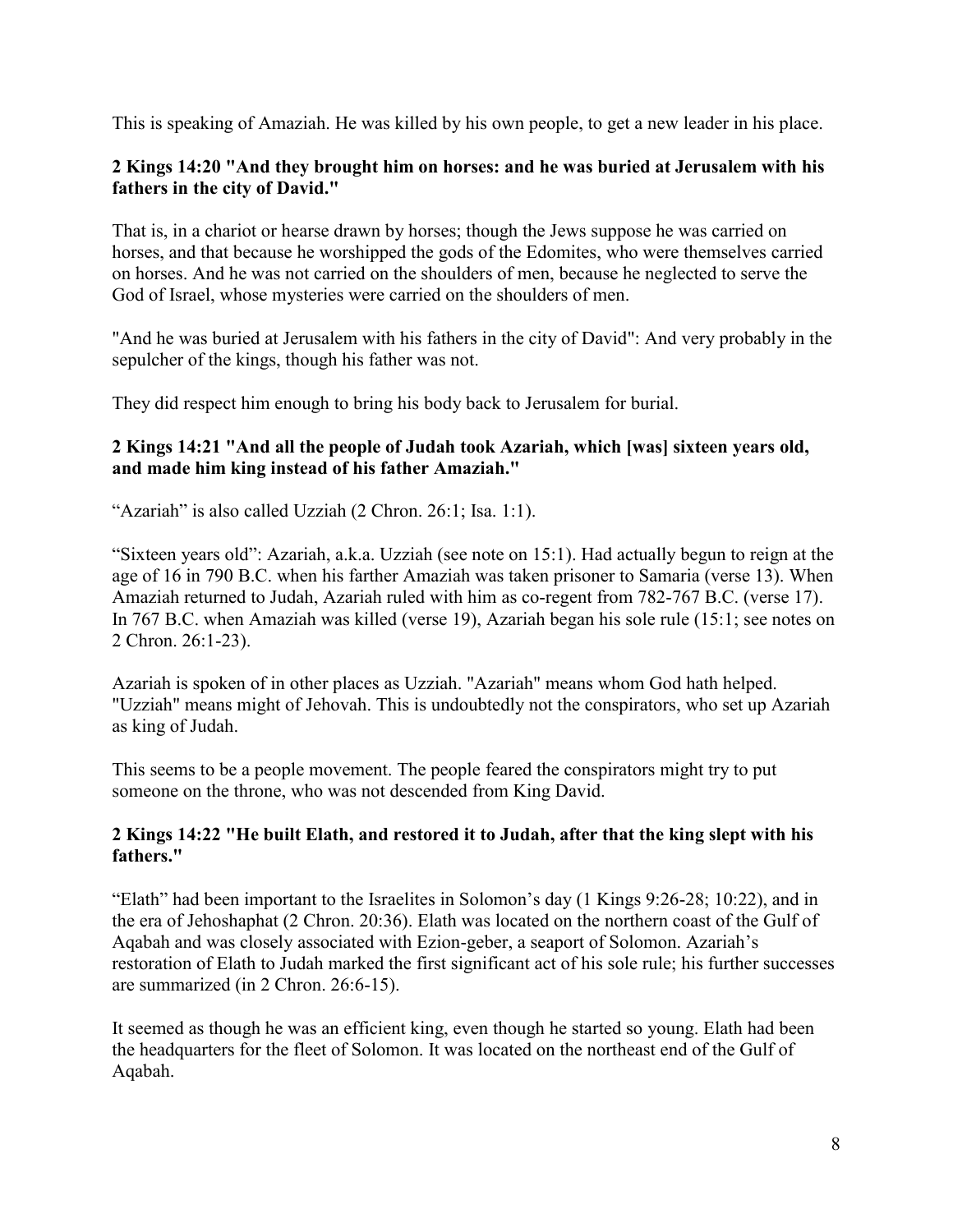It was a place that swapped back and forth between Judah and Edom. Perhaps, they had gotten it back in the last war with Edom.

## **2 Kings 14:23 "In the fifteenth year of Amaziah the son of Joash king of Judah Jeroboam the son of Joash king of Israel began to reign in Samaria, [and reigned] forty and one years."**

"Fifteenth year": Ca. 782 B.C. This marked the beginning of the sole reign of Jeroboam II. Since his son, Zechariah succeeded him in 753 B.C. (see 15:8), Jeroboam II must have had a coregency with his father Jehoash for 11 years, making a total reign of 41 years (793-753 B.C.), longer than any other king in the northern kingdom.

"Jeroboam": This was Jeroboam II, who like the other kings of Israel, followed the false religion of Jeroboam I. During the reign of Jeroboam II, the prophets Hosea (Hosea 1:1), and Amos (Amos 1:1), ministered to the northern kingdom. These prophets showed that Jeroboam II's reign was a time of great prosperity and greater spiritual apostasy in Israel.

It appears that now Jeroboam the second is ruling Israel. He was an evil idolatrous king. He was very powerful though.

# **2 Kings 14:24 "And he did [that which was] evil in the sight of the LORD: he departed not from all the sins of Jeroboam the son of Nebat, who made Israel to sin."**

Was guilty of idolatry.

"He departed not from all the sins of Jeroboam the son of Nebat, who made Israel to sin": The worship of the calves is especially meant. He was in all respects of the same cast with his ancestor of the same name, from whom he had it, in veneration of him.

Here again, we see that the worship of the golden calf was continuing.

Verses 25-28: The Jonah" is the same "prophet" whose story is told in the Book of Jonah. This "Jeroboam" is Jeroboam II, a man of war who "recovered ... which belonged to Judah", so that Israel's territory resembled that of King Solomon's reign.

The explanation for Jonah's prophecy is given here. The Lord Himself had personally witnessed the heavy, bitter affliction borne by all in Israel with no human help available (verse 26). Further, the Lord had not decreed Israel's final doom (verse 27). To "blot out their name from under heaven" meant to annihilate Israel totally, leaving no trace or memory of her (Deut. 9:14; 29:20). Thus, moved with compassion, the Lord Himself used Jeroboam II's reign to rescue His suffering people. However, as the books of Hosea and Amos show, Israel did not respond to God's grace with repentance.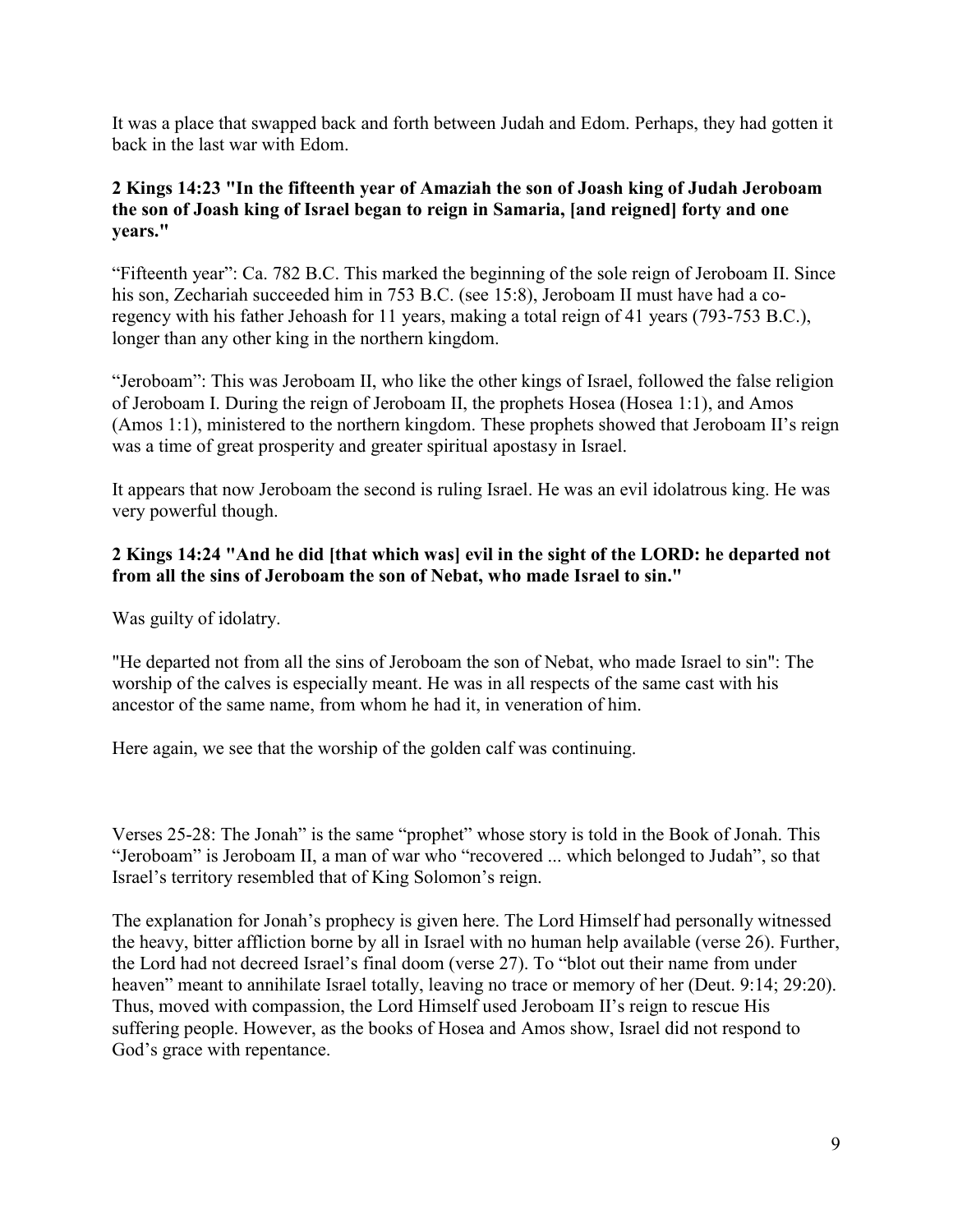## **2 Kings 14:25 "He restored the coast of Israel from the entering of Hamath unto the sea of the plain, according to the word of the LORD God of Israel, which he spake by the hand of his servant Jonah, the son of Amittai, the prophet, which [was] of Gath-hepher."**

"Restored the coast of Israel": Jeroboam II's greatest accomplishment was the restoration of Israel's boundaries to approximately their extent in Solomon's time, excluding the territory belonging to Judah. The northern boundary was the entrance of Hamath, the same as Solomon's (1 Kings 8:65), and the southern boundary was the Sea of the Arabah, the Dead Sea (Josh. 3:16; 12:3).

Jeroboam II reigned 41 years, including 15 years of co-regency with his father Jehoash. He inherited a strong kingdom and was able to reverse the military advantage that the Arameans had so long enjoyed. He pushed the frontier of the northern kingdom beyond "Hamath" and Damascus in Syria (verse 28). With Adad Nirari III of Assyria dead, and weaker kings on the Assyrian throne, Jeroboam had a free hand in Aramean affairs. Unfortunately, his military and administrative abilities were not matched by any spiritual sensitivity (verse 24). The prophets Hosea and Amos decry the spiritual bankruptcy of the northern kingdom in the early eighth century B.C.

"Jonah": The territorial extension of Jeroboam II was in accordance with the will of the Lord as revealed through the prophet Jonah. This was the same Jonah who traveled to Nineveh with God's message of repentance for the Assyrians (see introduction to Jonah.

"Gath-hepher": A town located in the tribal area of Zebulun, about 14 miles west of the Sea of Galilee (Josh. 19:13).

This king will lead Israel as a nation to greatness again, except that he did not lead them in their spiritual renewal. They still sinned against God, but on the other hand, we find him listening to the prophet Jonah. The entering in of Hamath was thought to be the northern border of the holy land. The sea of the plain is possibly speaking of the Dead Sea. It appears Jonah was a prophet at the time of Amos and Hosea. Gath-hepher is not far from Mount Tabor.

# **2 Kings 14:26 "For the LORD saw the affliction of Israel, [that it was] very bitter: for [there was] not any shut up, nor any left, nor any helper for Israel."**

Being sorely oppressed by their enemies, especially the Syrians. And he was moved to have compassion upon them, and show mercy to them:

"For there was not any shut up, nor any left, nor any helper for Israel": They were in the most forlorn and helpless condition (see Deut. 32:36).

The Israelites had suffered greatly at the hands of the Syrians. It is not because Jeroboam the second is a good man, but because of God's mercy on Israel, that they are blessed through Jeroboam the second.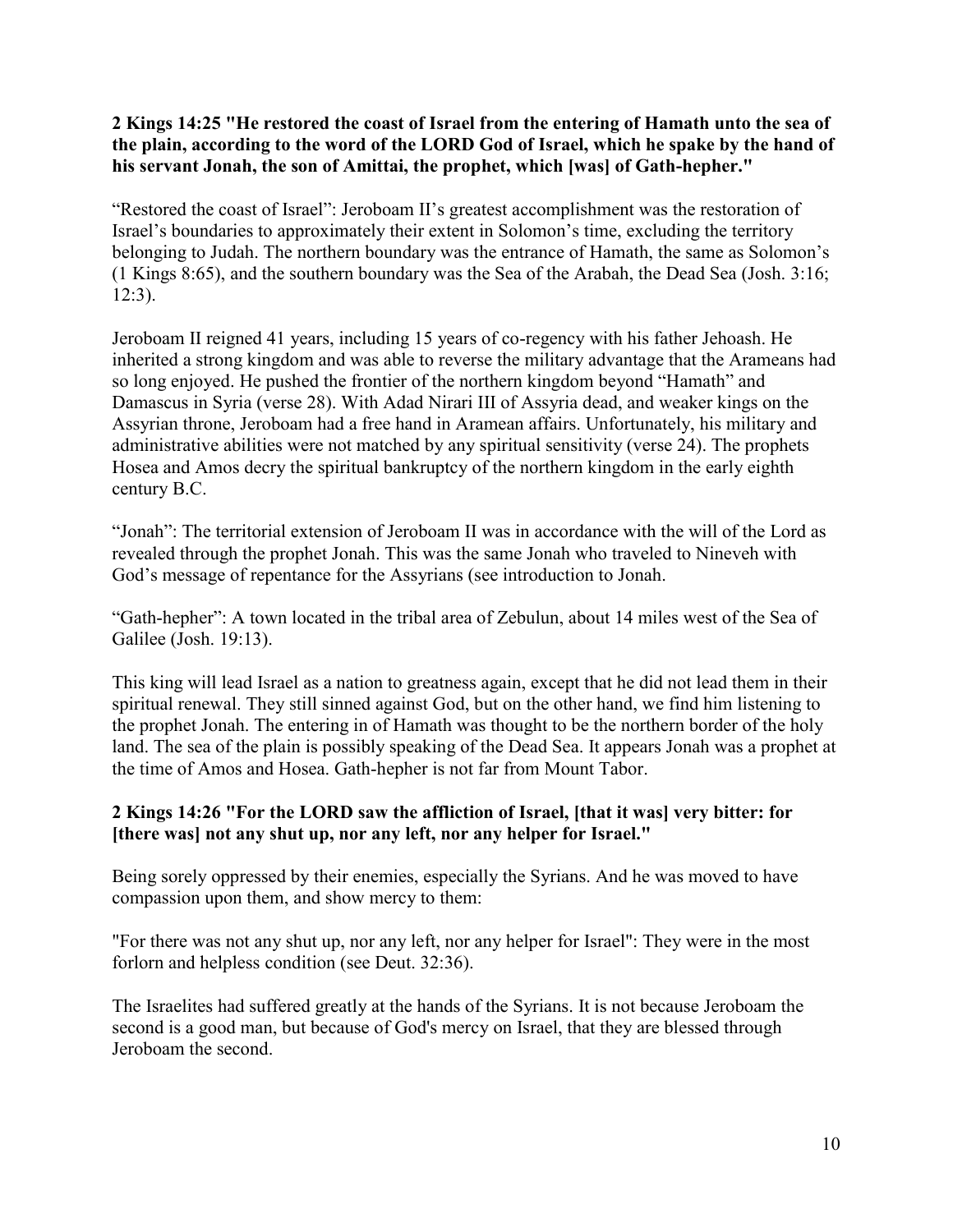#### **2 Kings 14:27 "And the LORD said not that he would blot out the name of Israel from under heaven: but he saved them by the hand of Jeroboam the son of Joash."**

Had not as yet declared it by any of his prophets, that he would do it, as he afterwards did by Hosea (Hosea 1:4). And was fulfilled in the reign of Hoshea king of Israel (2 Kings 17:1).

"But he saved them by the hand of Jeroboam the son of Joash": The instrument of their deliverance from the hands of their enemies, and of recovering their borders as afore time.

They do not deserve God's compassion, and neither does Jeroboam the second. God loves them, even while they are involved in their sins. He loved all of us, when we were yet in sin too. He will not blot their name out, even though they are still worshipping the golden calf.

# **2 Kings 14:28 "Now the rest of the acts of Jeroboam, and all that he did, and his might, how he warred, and how he recovered Damascus, and Hamath, [which belonged] to Judah, for Israel, are they not written in the book of the chronicles of the kings of Israel?"**

Without devotion to the Lord, Jeroboam, by might and clever leadership, brought Israel more prosperity than the country had known since Solomon. The people rested in their prosperity rather than God's power. Material blessing was no sign of God's blessing, since they had no commitment to Him.

He was a warrior, who actually recovered much of the land Syria had taken away. He would have much written in the record books, of how he regained much of the land for Israel.

# **2 Kings 14:29 "And Jeroboam slept with his fathers, [even] with the kings of Israel; and Zachariah his son reigned in his stead."**

Died, and was buried with them.

"And Zachariah his son reigned in his stead": Who was of the fourth generation from Jehu, as was promised to him (2 Kings 10:30).

Jeroboam the second did much for the land of Israel. He was an evil idolatrous king however. In Zachariah, we see the fulfillment of the promise that the LORD made to Jehu. His descendants for 4 generations would sit on the throne of Israel. Zachariah would be another evil king. "Zachariah" means whom Jehovah remembers.

# **2 Kings Chapter 14 Questions**

- 1. What does "Amaziah" mean?
- 2. How old was Amaziah, when he began to reign?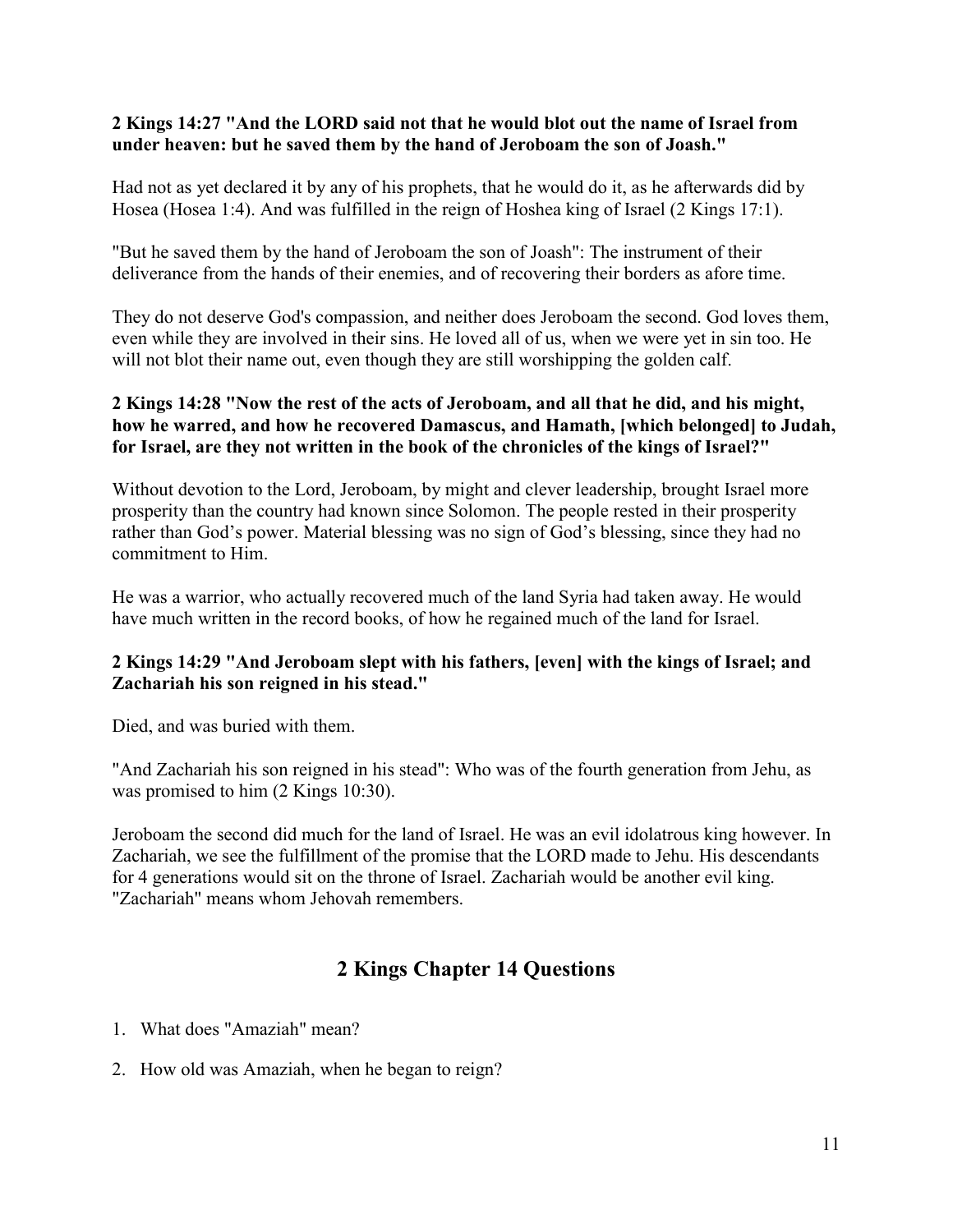- 3. How old was he, when his reign ended?
- 4. Who was his mother?
- 5. What does "Jehoaddan" mean?
- 6. He did that which was \_\_\_\_\_\_\_\_\_\_\_ in the sight of God.
- 7. He was not like David, but like his \_\_\_\_\_\_\_\_\_\_.
- 8. What was one thing that remained, that displeased God?
- 9. Who did he kill, as soon as the kingdom was confirmed in his hands?
- 10. Why did he not kill their children?
- 11. How many of Edom did he kill in the valley of salt?
- 12. Where is the valley of salt?
- 13. What message did Amaziah send to Jehoash?
- 14. What is verse 9 really speaking about?
- 15. What does Jehoash really think about Amaziah?
- 16. Where did they meet face to face?
- 17. What was the outcome?
- 18. What happened to Amaziah?
- 19. What did the king of Israel do in Jerusalem?
- 20. What places did he plunder?
- 21. Who took Jehoash's place in Israel?
- 22. Who is verse 19 speaking of?
- 23. Where was he killed?
- 24. How did they bring him back for burial?
- 25. Who did the people anoint king of Judah?
- 26. How old was he, when he was crowned king?
- 27. What was another name he was called?